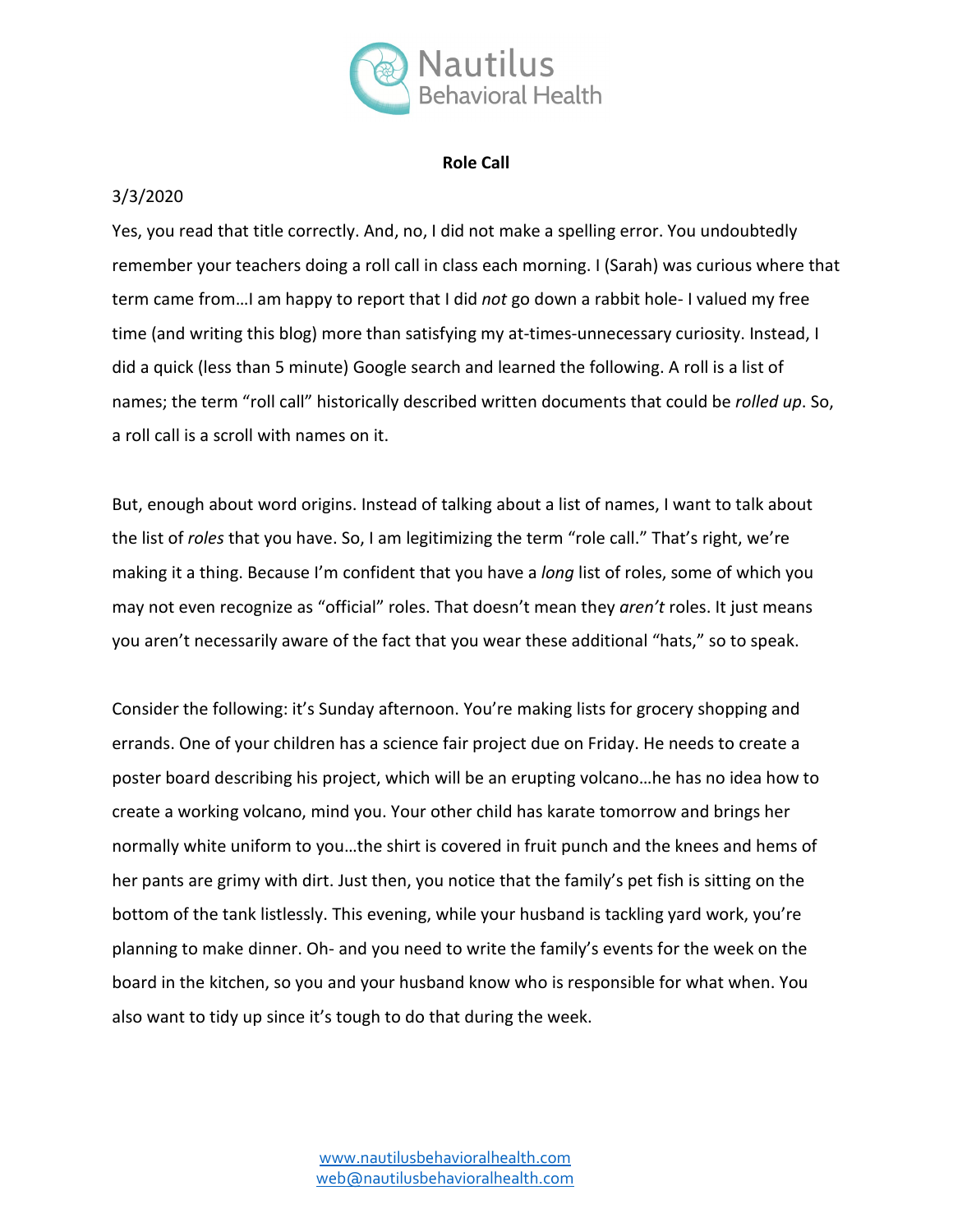

Big sigh. That sounds exhausting…and sort of like a typical Sunday afternoon. Now for the fun part. Let's do a role call for this scenario. Read it again and see how many roles you identify. Here's what we came up with:

- 1. You're a mom, which is a HUGE job in itself and one that encompasses so many other roles and responsibilities.
- 2. You're a wife and partner…given that your marriage *is* a partnership, we'll roll these into 1 category. Just like being a mom, there are various roles and responsibilities that go along with being a wife.
- 3. You're orchestrating and managing things for the family. Another quick Google search and I learned that the household manager keeps the household running smoothly. In a home without other household staff, this person may also have other responsibilities.
- 4. You're the personal assistant who (at least this week) is managing the family's calendar, running errands and doing shopping.
- 5. You're the personal chef (at least for tonight) who is preparing dinner.
- 6. Since there is no science guru at home, you are the chief researcher, helping your son find legit information about volcanoes and learning how the heck to make a volcano.
- 7. At this point, you're in special project manager territory…I mean, you'll need to create a supply list, buy materials, develop a timeline to help your son meet his deadline and help your son construct and test his volcano.
- 8. Oh- you're also a copy editor, since you'll be reviewing your son's poster board.
- 9. Changing gears, you're a laundress who will be pulling a MacGyver to successfully treat and wash your daughter's karate uniform.
- 10. You're a housekeeper since you're going to be tidying up the home.
- 11. Don't forget about the pet fish. You're now the on-call veterinary technician and will take care of the fish once you have some guidance. Back to being chief researcher…
- 12. And, this week (as every week), you (and your husband) will be a chauffeur for your kids, getting them to and from everywhere.